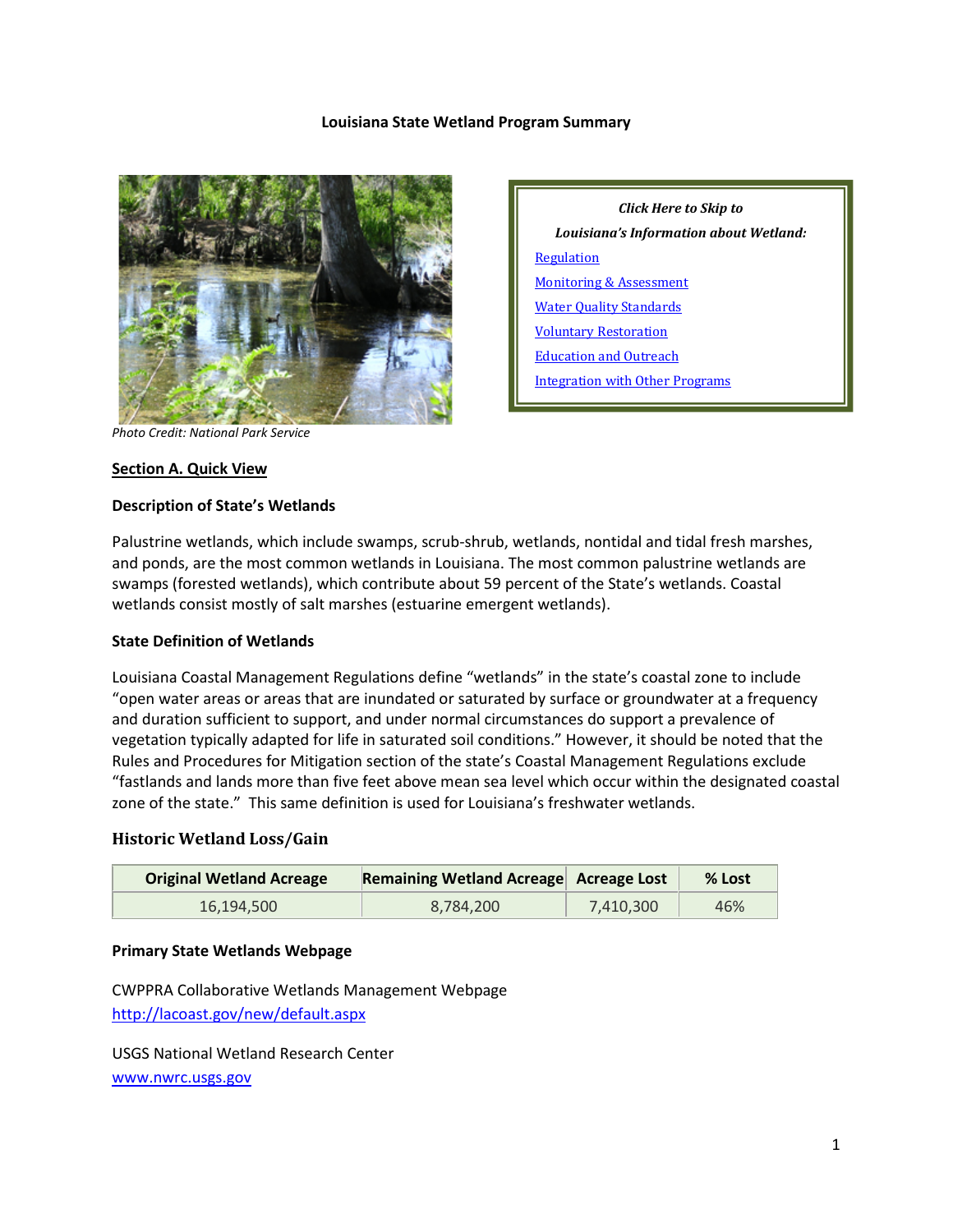### **State Wetland Program Plan**

Louisiana does not have a state wetland program plan.

### **No Net Loss/Net Gain Goal**

Louisiana's Statewide Conservation Plan requires no net loss.

#### **State Resources for Wetland Work**

| <b>State</b><br><b>Name</b> | Core element #1:<br><b>Regulation</b>                             | <b>Core Element #2:</b><br><b>Monitoring and</b><br><b>Assessment</b> | <b>Core Element #3:</b><br><b>Wetland Water</b><br><b>Quality Standards</b> | <b>Core Element #4:</b><br>Voluntary<br>Wetland<br><b>Restoration</b> |
|-----------------------------|-------------------------------------------------------------------|-----------------------------------------------------------------------|-----------------------------------------------------------------------------|-----------------------------------------------------------------------|
| <b>Agency</b>               | Louisiana Coastal<br>Program                                      | LA Department of<br>Environmental<br>Quality (401 Program             | LA Department of<br>Environmental<br>Quality (401<br>Program                | Coastal program<br>and Restoration<br>Authority                       |
| <b>Source</b>               | <b>NOAA Coastal Program</b><br>Funds (50% fed/50%<br>state)       | Unknown                                                               | Unknown                                                                     | Unknown                                                               |
| <b>Amount</b>               | \$3.5 million                                                     | Unknown                                                               | Unknown                                                                     | Unknown                                                               |
| <b>FTE</b>                  | 49 FTE (interagency)                                              | Small % of two staff<br>positions                                     | Small % of two<br>staff positions                                           | Unknown                                                               |
| <b>Agency</b>               | LA Department of<br><b>Environmental Quality</b><br>(401 Program) |                                                                       |                                                                             | <b>CPRA</b>                                                           |
| <b>Source</b>               | Unknown                                                           |                                                                       |                                                                             | Unknown                                                               |
| <b>Amount</b>               | Unknown                                                           |                                                                       |                                                                             | Large amount                                                          |
| <b>FTE</b>                  | Unknown                                                           |                                                                       |                                                                             | Unknown                                                               |

#### **State Permitting Fees**

| <b>State Permitting Fee</b> | <b>State Name</b>                                                                                                                                                                             |
|-----------------------------|-----------------------------------------------------------------------------------------------------------------------------------------------------------------------------------------------|
| Yes/No                      | <b>YES</b>                                                                                                                                                                                    |
| Amount (range)              | \$20-\$5,000; Mitigation processing fees vary by the acreage<br>of impacted vegetated wetlands and other coastal<br>resources. The mitigation processing fees range from \$50<br>to \$15,000. |
| Agency                      | Department of Natural Resources                                                                                                                                                               |

#### **Innovative Features**

- The Louisiana Coastal Program is one of the oldest and most robust coastal programs in the country.
- A coastal wetland resources act, which focuses upon restoration has been adopted, along with a state coastal wetland restoration plan.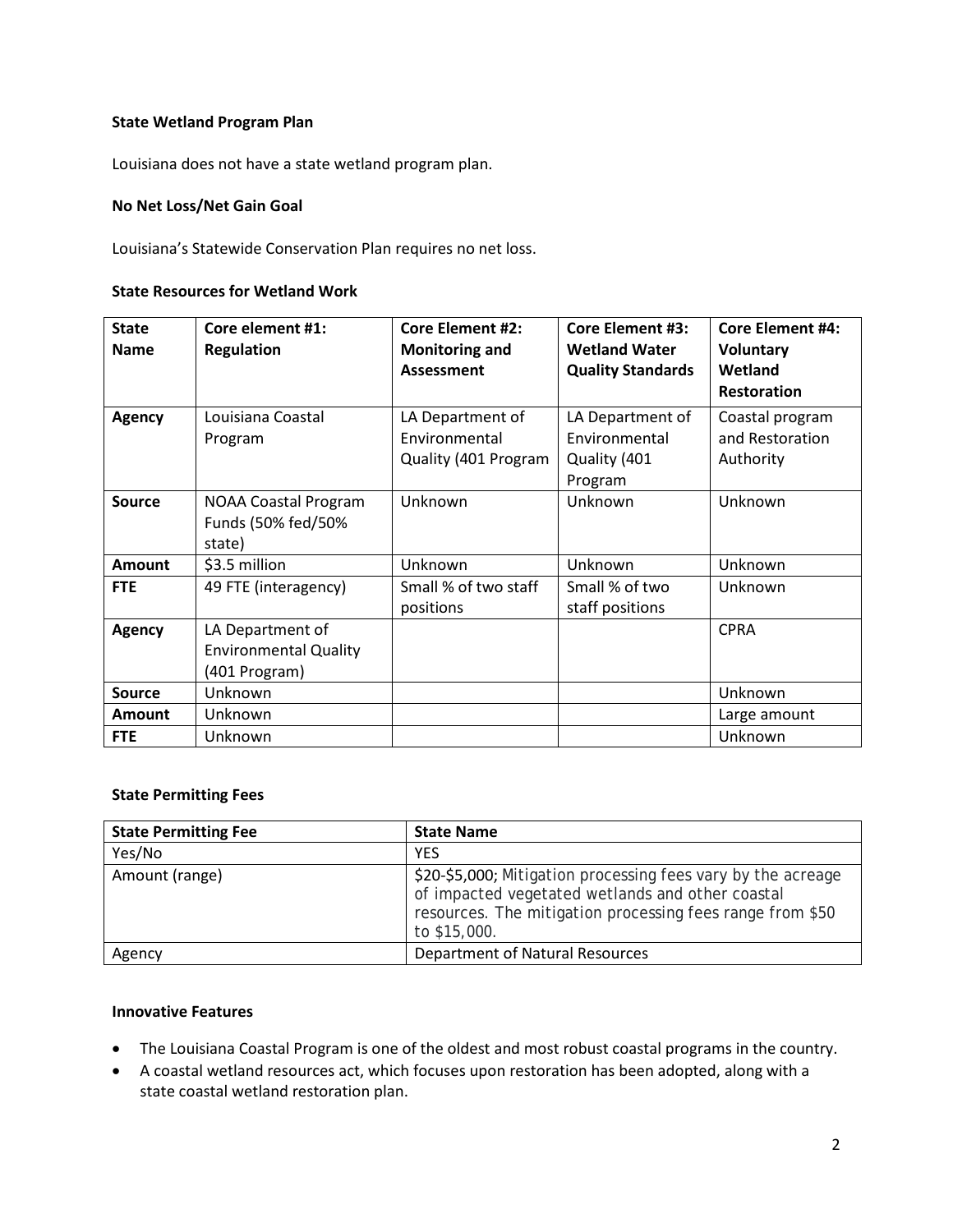- Louisiana has both a mitigation bank statute and a statute requiring beneficial use of dredged material from navigation channels. This has been amended to also allow payment to an in lieu fund as well.
- The Louisiana Oil Spill Coordinator's Office, the Louisiana Natural Resource Trustee agencies (including DNR), and NOAA have developed a regional restoration plan concept for use in the Natural Resource Damage Assessment process.
- Strong coordination between Office of Coastal Management, Corps, Department of Environmental Quality (formal agreement)

### **Models and Templates**

See above.

# <span id="page-2-0"></span>**Section B. Regulation**

# **How are Wetlands Regulated in Louisiana?**

Louisiana regulates coastal wetlands through a combined state/local wetland permitting process. Louisiana does not regulate wetlands outside of the designated Louisiana Coastal Zone (LCZ). In addition to protections offered under §401/404 of the Clean Water Act (CWA), Louisiana protects coastal wetlands under the State and Local Coastal Resources Management Act. 401 Water Quality Certification is carried out by the Louisiana Department of Environmental Quality (DEQ). This authority is Louisiana's only state-wide regulatory authority over wetlands. In Louisiana, five categories of activities require §401 certification. These include: oil and gas activities, commercial projects, private non-profit projects, residential development, and government (municipal) projects. The agency also references the state's water quality management plan to make certification decisions within a basin-by-basin framework. LDEQ issues a joint public notice on §401 certifications with the four local Corps districts.

Wetlands in the coastal zone are regulated by the LDNR-OFFICE OF COASTAL MANAGEMENT or delegated local governments. LDNR's Office of Coastal Restoration and Management is responsible for the maintenance and protection of the state's coastal wetlands. LDNR's Office of Coastal Management is the regulatory authority for coastal wetlands in Louisiana, while the Permits and Mitigtion Division and the Interagency Affairs and Field Services Division are responsible for wetlands protection, restoration, planning, and monitoring efforts.

*Louisiana State and Local Coastal Resources Management Act* (La. R.S. 49:214.21 et. seq.) has the goal to protect, develop, and where feasible, restore or enhance the resources of Louisiana's coastal zone. The Act, as amended in 1989, establishes the Louisiana Coastal Resources Program (LCRP), which includes a Coastal Use Permit (CUP) program to help ensure the management and reasonable use of resources within the Louisiana Coastal Zone (LCZ). The LCZ is defined by the Act with referral to certain roads and canals. Special areas in the LCZ with unique and valuable characteristics requiring special management procedures may be designated under the Act. Although the CUP program is implemented by the LDNR - OFFICE OF COASTAL MANAGEMENT's Louisiana Coastal Resources Program, the Act includes a provision allowing. Due to Coastal Zone Management Act consistency provisions, a §404 permit cannot be issued for impacts in the LCZ until an applicant receives an approved CUP from the OFFICE OF COASTAL MANAGEMENT. An online joint permit application is available for CUP and §404 permits, and 60 percent of permit applicants use this system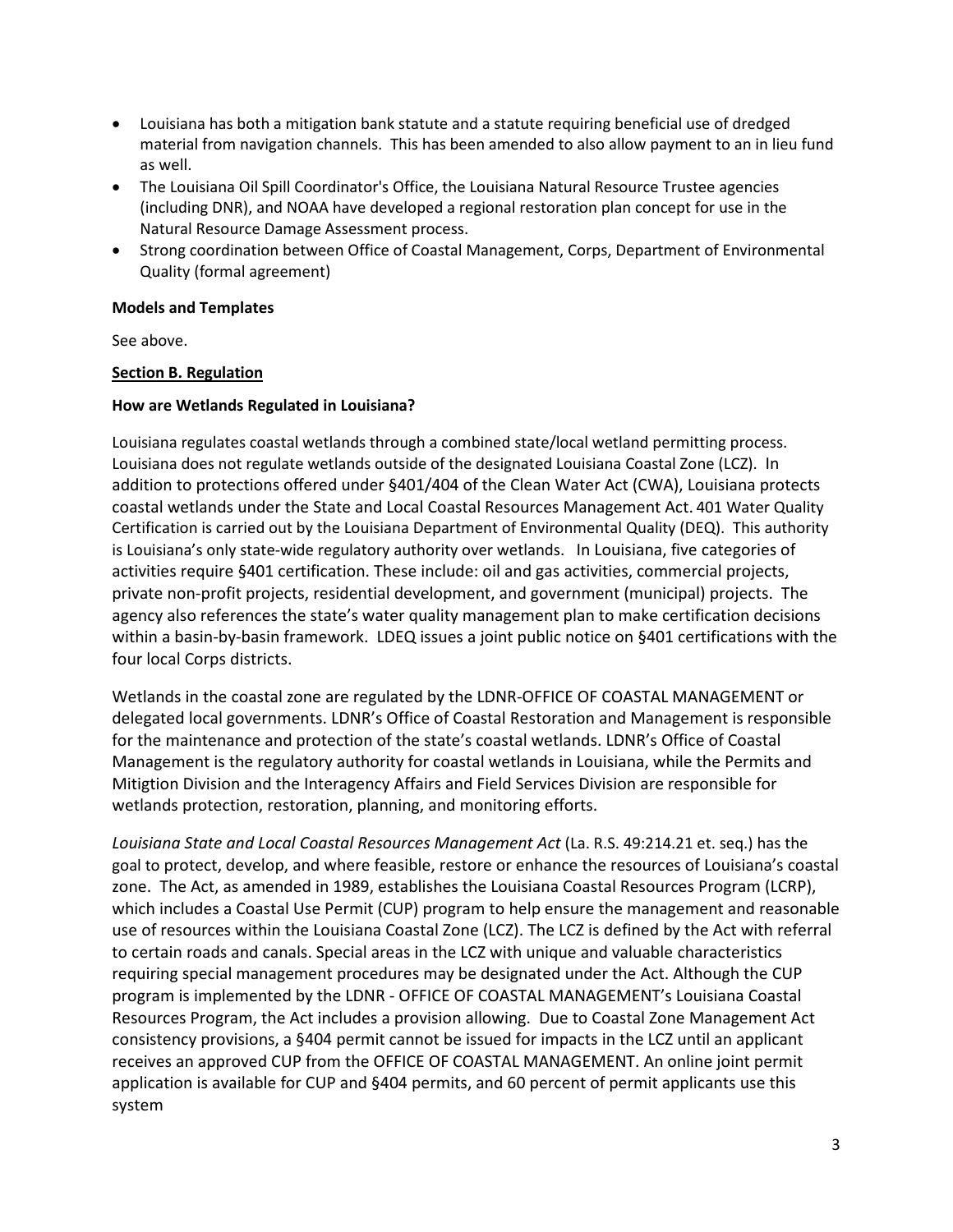The Louisiana Coastal Wetlands Conservation Plan (LCWCP) was adopted pursuant to Coastal Wetlands Planning Protection and Restoration Act (CWPPRA) in 1997. The Act created the Wetlands Conservation and Restoration Authority and Wetlands Conservation and Restoration Fund, which provided revenue from oil and gas for wetland restoration efforts in LouisianaThe LCWCP boundary is slightly different than the Coastal Zone Boundary although the two are largely coincident. Louisiana's Coastal Restoration Program is carried out by the Governor's Office of Coastal Activities and the Coastal Restoration Division (CRD) of DNR. This program is non-regulatory and has two basic parts - the state restoration program and state participation in CWPPRA. Both parts are subject to the policy guidance established by the "Coast 2050 Plan" to restore the Louisiana coast.

Additionally, through Louisiana's Submerged State Lands Statute (La. Rev. Stat. Ann. ## 41-1701-1714) the State Lands Office of the Division of Administration issues permits and leases for construction activities or reclamation of state-owned submerged lands.

### **Wetland Delineation**

| <b>Delineation Guidance</b>                              | Yes | <b>No</b> | <b>Detail</b>                                                                                                       |
|----------------------------------------------------------|-----|-----------|---------------------------------------------------------------------------------------------------------------------|
| Use State's Own Method                                   | Χ   |           | LA uses their own methodology to delineate coastal<br>wetlands (The Wetland Value Assessment used in the<br>CWPPRA) |
| Use Corps' 1987 Manual and<br><b>Regional Supplement</b> | x   |           |                                                                                                                     |
| Other (Please describe)                                  |     |           |                                                                                                                     |

### **Evaluation Methodology**

The *Wetland Value Assessment* methodology used in CWPPRA is used by the Louisiana Coastal Resources Program (LCRP).

# **Exempted Activities**

Louisiana's exemptions are different from the federal exemptions. Exemptions to the State and Local Coastal Resources Management Act are in state statute and include areas in current use such as agriculture and forestry, construction of a residence or camp, repairs of existing structures, activities on certain "fastlands", and areas 5 feet above sea level (unless they have direct and significant impact on coastal waters). "Fastlands" refer to areas enclosed by levees or other land features (most are urban; they are not tidal features).

Exemptions pursuant to the leasing requirements of the State Lands Office (related to the Submerged State Lands statute ) include piers, wharves, levees, and flood control structures, temporary structures, duck blinds, shore or bank stabilization works, any highway-related project, activities related to state mineral leases, pipeline rights of way, and commercial and non commercial wharves or piers less than 50 linear feet

### **Special Provisions for Agriculture and Forestry**

Exemptions for agriculture and forestry are comparable to federal exemptions and apply only to areas currently in such use. Land use changes involving new agricultural or forestry activities would not necessarily be exempt.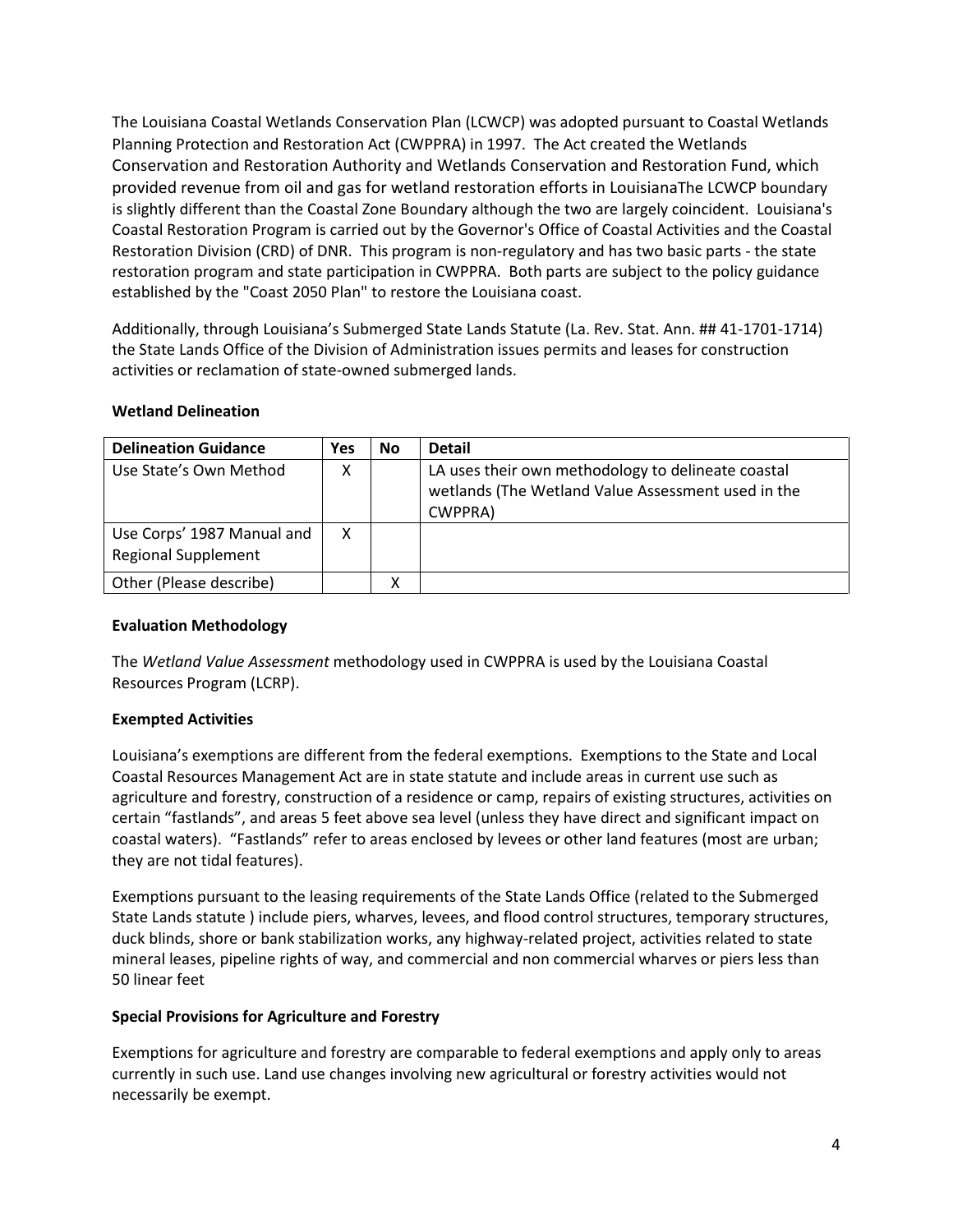# **Penalties and Enforcement**

Louisiana Coastal Resources Program (LCRP) has an administrative fines system as well as access to civil and criminal penalties through the court system. Under Louisiana statue, permit infractions may result in cease and desist orders; suspension, revocation or modification of Coastal Use Permits (CUPs); or injunctive, declaratory, or other actions. Violators may be issued a fine of between \$100 and \$500, jail time of up to 90 days, or both. There is also an administrative fine system, which allows a willing party to resolve an enforcement issue with the payment of a fine that is determined by a formula. There is also the option to go through the local district attorney.

# **Permit Tracking**

- Office of Coastal Management maintains an extensive database system, PermitTrak, to track all Coastal Use Permits (CUPs), consistency applications, compliance and enforcement actions, and local programs.
- The Louisiana Department of Environmental Quality (LDEQ) maintains a records tracking system called Electronic Document Management System (EDMS), which is accessible to the public. Since 1998, all §404 permit components have been included in the database.

# **State General Permit (statewide vs. regional coverage)**

| <b>Permit Coverage</b>          | Yes | No | <b>Detail (Type of Permit)</b>                      |
|---------------------------------|-----|----|-----------------------------------------------------|
| <b>Regional General Permit</b>  | χ   |    | Within the coincident boundaries of the New Orleans |
|                                 |     |    | District Corps of Engineers and the LCZ.            |
| <b>Statewide General Permit</b> |     | х  |                                                     |

*Description:* There is a programmatic general permit within the coincident boundaries of the New Orleans District Corps of Engineers and the Louisiana Coastal Zone (LCZ). Uses subject to the PGP are separated into two processing categories based on impacts.Category I uses cannot impact greater than 0.5 an acre of special aquatic sites. LDEQ has issued blanket water quality certification for Category I uses.45 Category II uses not related to oil and gas may impact no more than 2.0 acres of tidal or 3.0 acres of non-tidal special aquatic sites, while oil and gas related activities may impact no more than 3.5 acres of tidal or non-tidal special aquatic sites. Category II permits only apply for projects within the Corps' New Orleans District jurisdiction and within the LCZ. Category II activities have not been granted water quality certification by LDEQ.

### **Assumption of 404 Powers**

| <b>Assumption Status</b>            | <b>Yes</b> | <b>No</b> | <b>Detail</b>                                                                                                                                                                                                                                                                                                                                                                             |
|-------------------------------------|------------|-----------|-------------------------------------------------------------------------------------------------------------------------------------------------------------------------------------------------------------------------------------------------------------------------------------------------------------------------------------------------------------------------------------------|
| Assumed                             |            | х         |                                                                                                                                                                                                                                                                                                                                                                                           |
| <b>Working Toward</b><br>Assumption |            | x         |                                                                                                                                                                                                                                                                                                                                                                                           |
| <b>Explored Assumption</b>          | x          |           | The DNR investigated 404 assumption under a U.S. Environmental<br>Protection Agency grant but has elected not to pursue it at this<br>time. Explorations were conducted in the 1990s and in 2009.<br>However, restrictions in assumption would keep the state from<br>being able to regulate all wetlands; additionally, there was not<br>enough money to implement such a large program. |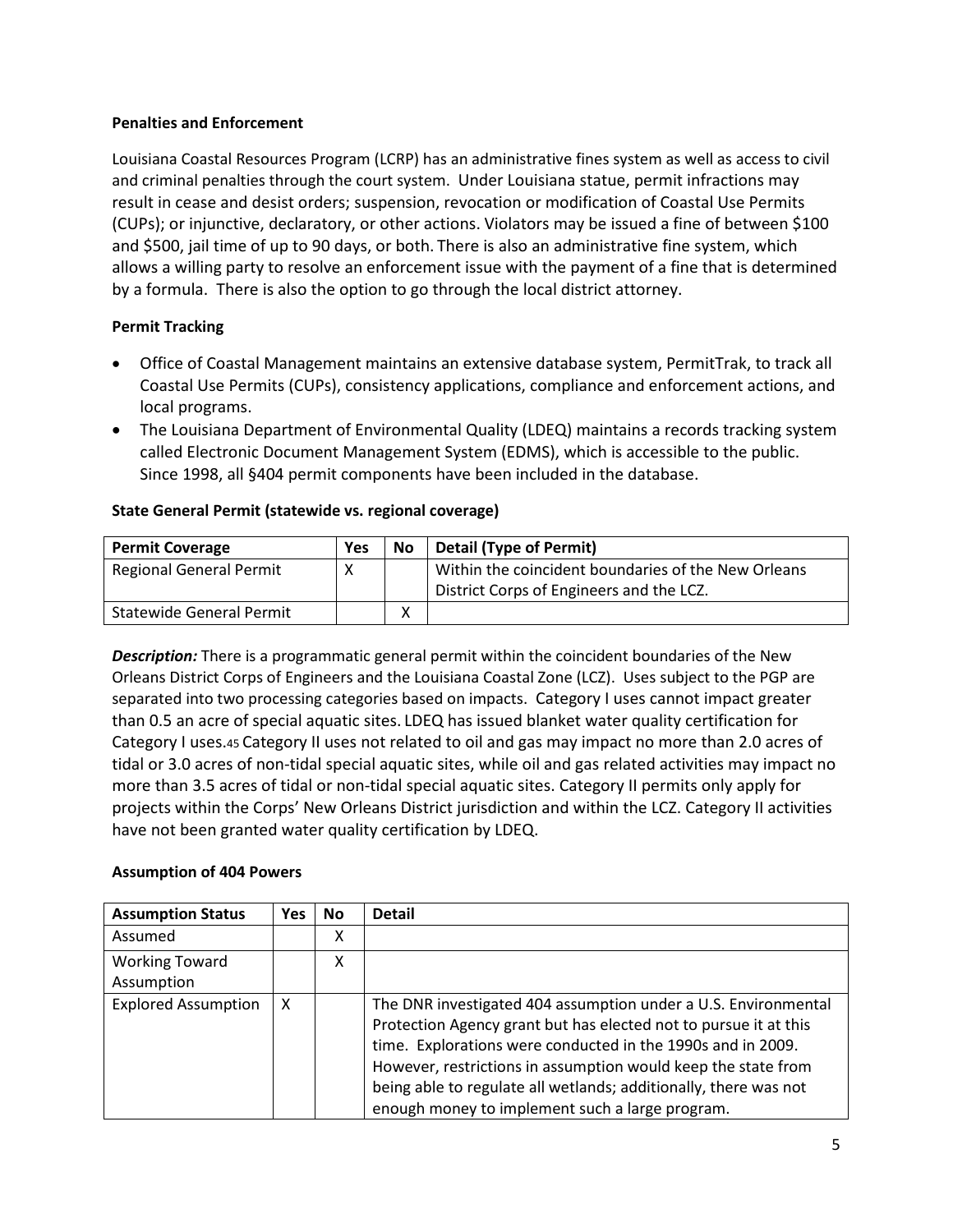### **Joint Permitting**

The Office of Coastal Management of the DNR, the New Orleans District Corps of Engineers, and the Office of Water of the DEQ together have a joint public notice agreement. All applications come to the OCM and are sent to the Corps. The state also has a joint public notice agreement with the Corps.

Public notices for activities in the coastal zone which require Coastal Use Permits, Section 404 and Section 10 Permits, and state Water Quality Certifications, respectively, are all published in the Joint Public Notice mail out. Further, all applications are submitted to the Office of Coastal Management of the DNR for distribution to the appropriate agencies.

### **Special Area Management Plans and Advanced Identification Plans**

Louisiana does not have any Special Area Management Plans (SAMPs); however, the state may designate special use zones within the broader coastal zone. Two are in place, the Louisiana Offshore Oil Port and the Marsh Island Wildlife Management Area and Game Reserve.

# **Buffer Protections**

None.

# **Mitigation Policy**

LDEQ does not require mitigation for §401 certification above that required by the Corps under a §404 permit. However, state statutes and regulations address mitigation for impacts to wetlands in the LCZ. State law (La. R.S. 49:214.41) requires Office of Coastal Management to obtain adequate mitigation for any impacts to vegetated wetlands. In 1990, the Office of Coastal Management was directed by the Louisiana Legislature to require compensatory mitigation for unavoidable habitat impacts associated with Coastal Use Permits with the enactment of Acts 1040 of 1990, (R.S.49:214.41) and pursuant to this statute, the Rules and Procedures for Mitigation (LAC 43:I.724) were promulgated in August of 1995 to set in rule the procedure that was developed to implement this requirement. The state's coastal use permitting program must maintain a "no-net loss" of coastal wetlands due to permitted activities in order for the state to maintain the 85% / 15% cost-share agreement for Coastal Wetlands Planning Protection and Restoration Act (CWPPRA) program for coastal restoration projects.

Unavoidable net losses to wetlands are measured in Average Annual Habitat Units (AAHUs). An AAHU is defined as a unit of measure of ecological value. Wetland losses resulting from a project are quantified in AAHUs using the appropriate Wetland Value Assessment (WVA) model. The WVA uses site specific parameters in the calculation of the compensatory mitigation obligation. Ecologically "poor" sites will have fewer AAHUs per acre than ecologically "rich" sites which would yield higher AAHUs. Construction of an individual mitigation project or the purchase of credits from a mitigation bank, either of which that generates more AAHUs per acre than needed to replace the AAHUs impacted, may result in the need for fewer mitigation acres than were impacted and vice versa. Net gains in AAHUs resulting from a compensatory mitigation action must equal the AAHUs lost.

The state has added an in lieu fee program. The state has just completed amendments and approved the program.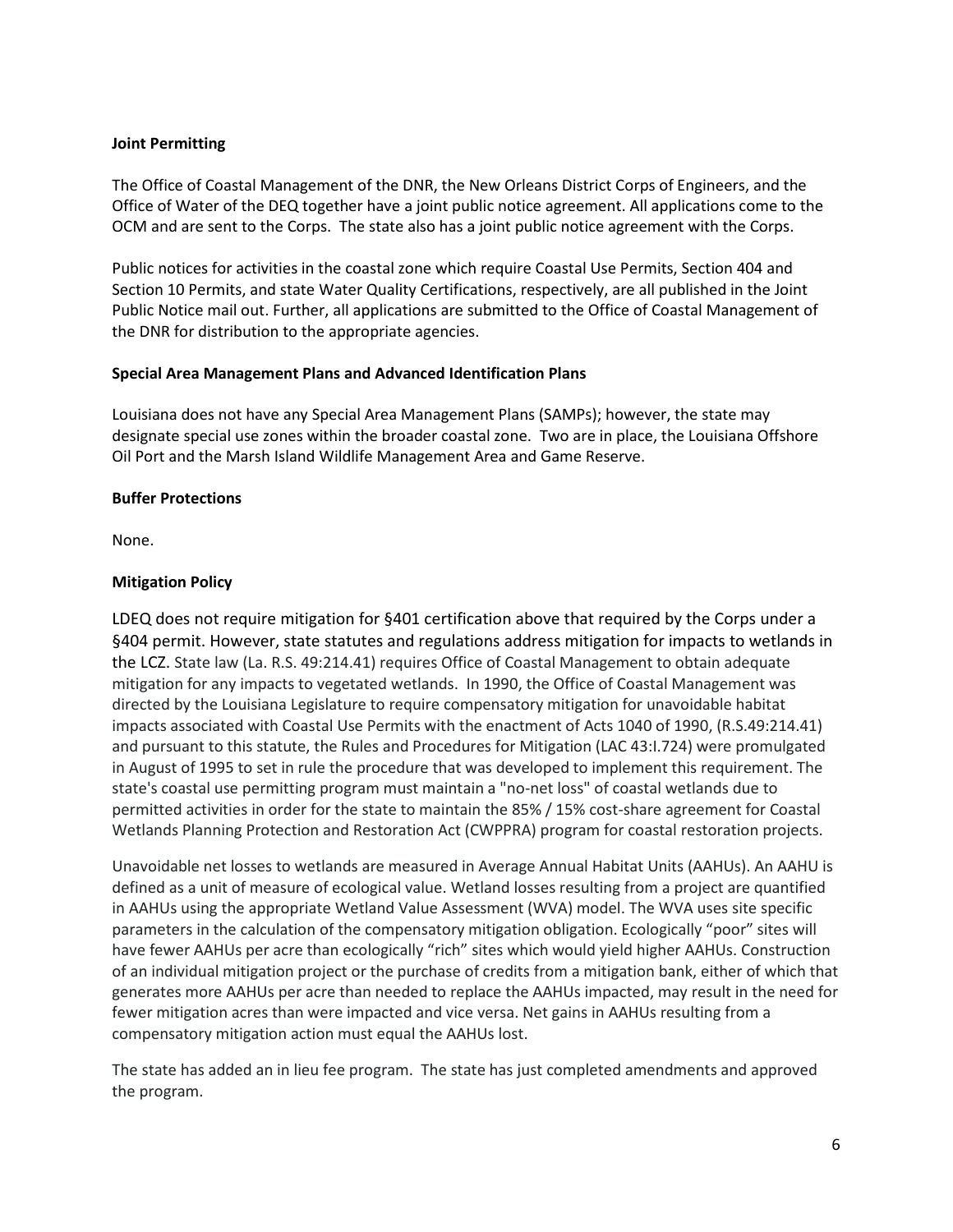### **Mitigation Database**

Louisiana has a GIS-based tracking system to account for losses and gains. It is used to document compliance with the Conservation Plan and in the Office of Coastal Management's performance-based budgeting process.

#### <span id="page-6-0"></span>**Section C. Monitoring and Assessment**

#### **Agency Responsible for Wetland Monitoring and Assessment**

Louisiana does not have a wetland monitoring program specific to wetlands outside of the Louisiana Coastal Zone. However, CWPPRA has a very large coastal reference monitoring program [\(http://www.lacoast.gov/crms2/Home.aspx\)](http://www.lacoast.gov/crms2/Home.aspx) that includes monitoring and assessment of wetlands in the coastal area. Wetland water quality is assessed by the LDEQ as part of the overall water quality assessment and conditions are reported in the state's 305(b) report.

#### **Mapping/Inventory**

Wetland maps have been developed for the entire coastal zone, but not for the entire state. An extensive Geographic Information System with permit data and habitat/infrastructure overlays is also in place. The Office of Coastal Management uses Cowardin maps. The Office of Coastal Management, U.S. Geological Survey, and other agencies arrange for a full aerial photographic flight of the Coastal Zone every 3 to 4 years. The agencies involved in coastal restoration have done several status and trends reports. The state also has GIS maps with permitting data.

#### **State Wetland Mapping Public Portal**

Louisiana's Coastal Wetlands Planning, Restoration and Protection Act managing partners provide public access to maps, aerial photography, land change information and hurricane information center maps via the following online public portal: <http://lacoast.gov/new/Pubs/Maps.aspx>

Louisiana DNR GIS Download Website <http://sonris-www.dnr.state.la.us/gis/dnld/download.html>

#### **Wetland Classification and Assessment**

Louisiana uses the Cowardin classification system for wetlands.

#### **Statewide Wetland Monitoring Plan**

Louisiana does not have a statewide wetland monitoring plan; however the state does have an extensive plan for the coastal area.

#### **Overall Wetland Gain and Loss Tracking System**

The state tracks wetlands lost to permitted uses, wetlands created for mitigation of permitted coastal uses; wetlands created by coastal restoration projects; and wetlands created by the Wetland Reserve Program.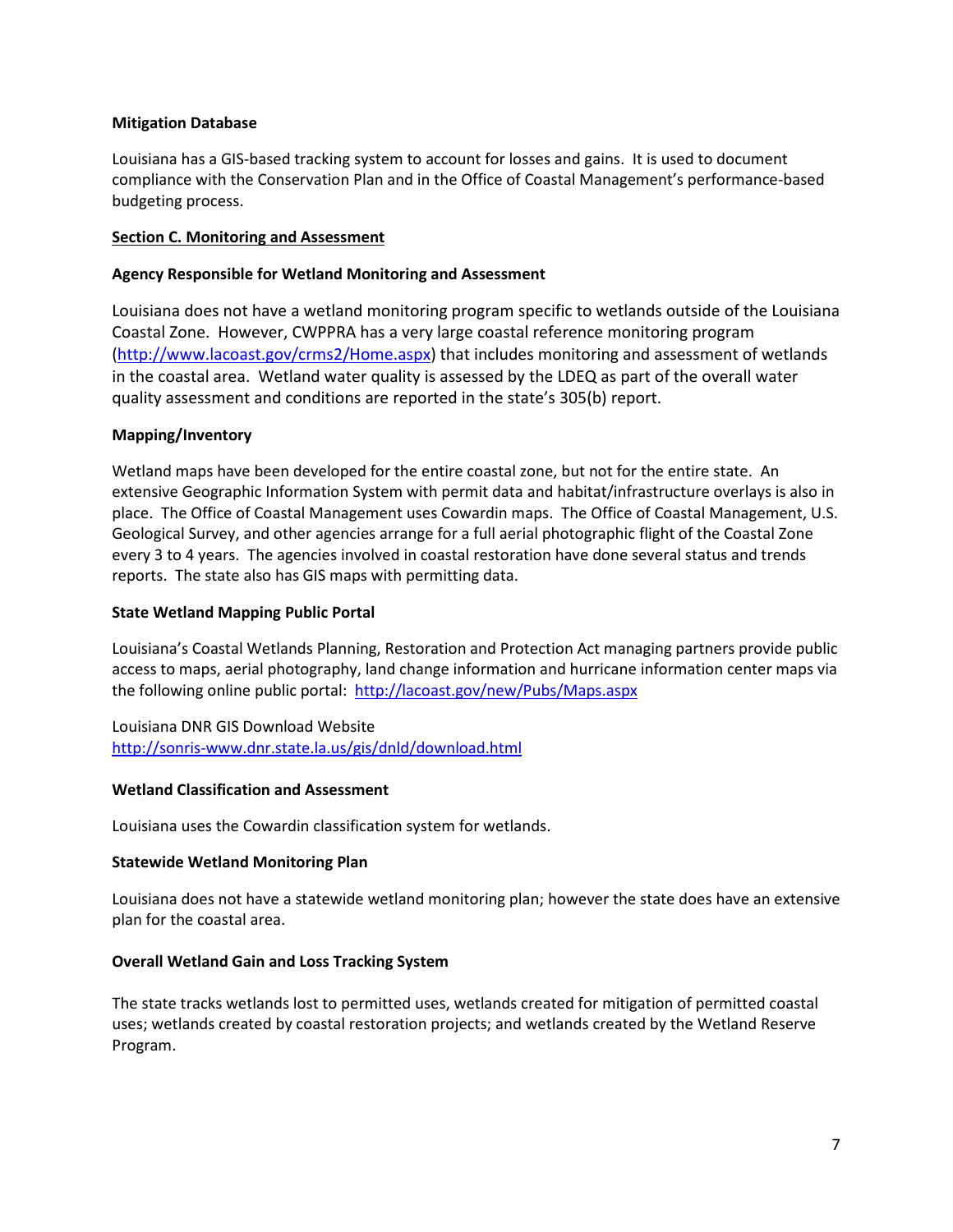### **Wetland Monitoring and Assessment Characteristics**

*For more information on coastal monitoring and assessment, please contact the Louisiana Coastal Protection and Restoration Authority (CPRA).*

| ∟evel     | <b>None</b> | Level 1         | Level 2         | Level 3         |
|-----------|-------------|-----------------|-----------------|-----------------|
| Louisiana |             | Information Not | Information Not | Information Not |
|           |             | Available       | Available       | Available       |

| Type      | None | IBI                                 | Conditional                         | Functional                          |
|-----------|------|-------------------------------------|-------------------------------------|-------------------------------------|
| Louisiana |      | <b>Information Not</b><br>Available | <b>Information Not</b><br>Available | <b>Information Not</b><br>Available |

| Frequency | None | <b>Project Specific</b>             | Ongoing                      |
|-----------|------|-------------------------------------|------------------------------|
| Louisiana |      | <b>Information Not</b><br>Available | Information Not<br>Available |

### **Participation in National Wetland Condition Assessment**

| <b>NWCA Study Type</b>             | <b>Yes</b> | No |
|------------------------------------|------------|----|
| <b>National Study</b>              |            |    |
| <b>State Intensification Study</b> |            |    |

### <span id="page-7-0"></span>**Section D. Water Quality Standards**

*For more information about state water quality standards, contact the Louisiana Department of Environmental Quality.*

#### **Wetland and Water Quality Standards**

| <b>Type</b>                                                                                                        | <b>None</b> | <b>Use Existing</b><br>WQ<br><b>Standards</b> | <b>In Process</b> | Adopted | <b>Future</b><br><b>Direction</b> |
|--------------------------------------------------------------------------------------------------------------------|-------------|-----------------------------------------------|-------------------|---------|-----------------------------------|
| <b>Wetland-specific</b>                                                                                            |             | X                                             |                   |         |                                   |
| <b>Designated Uses</b>                                                                                             |             |                                               |                   |         |                                   |
| Narrative criteria<br>in the standards<br>to protect<br>designated<br>wetland uses                                 |             | $\boldsymbol{\mathsf{x}}$                     |                   |         |                                   |
| Numeric criteria in<br>the standards<br>based on wetland<br>type and location<br>to protect the<br>designated uses |             | $\boldsymbol{\mathsf{X}}$                     |                   |         |                                   |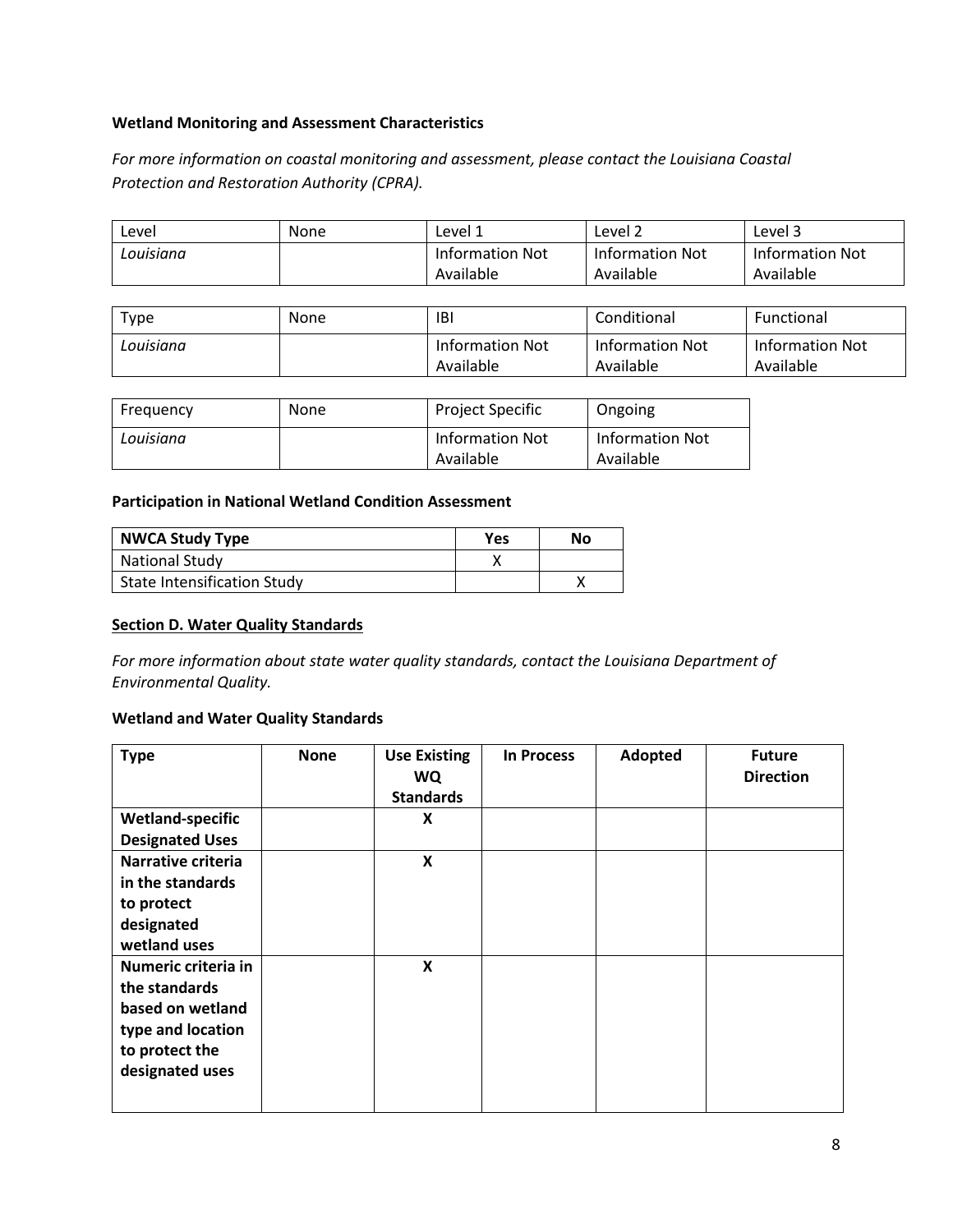| Anti-degradation | Χ? |  |  |
|------------------|----|--|--|
| policy includes  |    |  |  |
| wetlands         |    |  |  |

#### <span id="page-8-0"></span>**Section E. Voluntary Wetland Restoration**

### **Types of Wetland Restoration Work Funded by the State:**

| <b>Type of Work</b>             | <b>YES</b> | <b>NO</b> | <b>Description</b>                                                                   |
|---------------------------------|------------|-----------|--------------------------------------------------------------------------------------|
| Fund Wetland Restoration (may   | Χ          |           |                                                                                      |
| include easement agreements)    |            |           |                                                                                      |
| <b>Private Land Restoration</b> | х          |           |                                                                                      |
| <b>Public Land Restoration</b>  | х          |           |                                                                                      |
| <b>Technical Assistance</b>     | χ          |           |                                                                                      |
| <b>Tax Incentives</b>           |            | x         |                                                                                      |
| Other                           | х          |           | Some programs where they are restoring<br>eroded lands (could affect mineral rights) |

### **Voluntary Wetland Restoration Program Components**

*For more information about coastal wetland restoration work, contact the Coastal Restoration and Protection Authority (CPRA).*

| <b>Wetland Restoration Efforts</b> | Nothing in  | <b>Planning</b> | <b>In Progress</b> | Mature/  |
|------------------------------------|-------------|-----------------|--------------------|----------|
|                                    | the Works   |                 |                    | Complete |
| Program has a set of restoration   | Information |                 |                    |          |
| goals                              | needed      |                 |                    |          |
| Coordinate with relevant           | Information |                 |                    |          |
| agencies that outline              | needed      |                 |                    |          |
| restoration/protection goals and   |             |                 |                    |          |
| strategies and timeframes          |             |                 |                    |          |
| Developed multi-agency body to     | Information |                 |                    |          |
| coordinate restoration/            | needed      |                 |                    |          |
| protection efforts                 |             |                 |                    |          |
| Set restoration goals based on     | Information |                 |                    |          |
| agency objectives and available    | needed      |                 |                    |          |
| information                        |             |                 |                    |          |

### **Goals for Restoration Projects**

*For more information about coastal wetland restoration goals, contact the Coastal Restoration and Protection Authority (CPRA).*

| Goal                  | Yes         | No | <b>Description</b> |
|-----------------------|-------------|----|--------------------|
| No Net Loss           | Information |    |                    |
|                       | needed      |    |                    |
| Reverse Loss/Net Gain | Information |    |                    |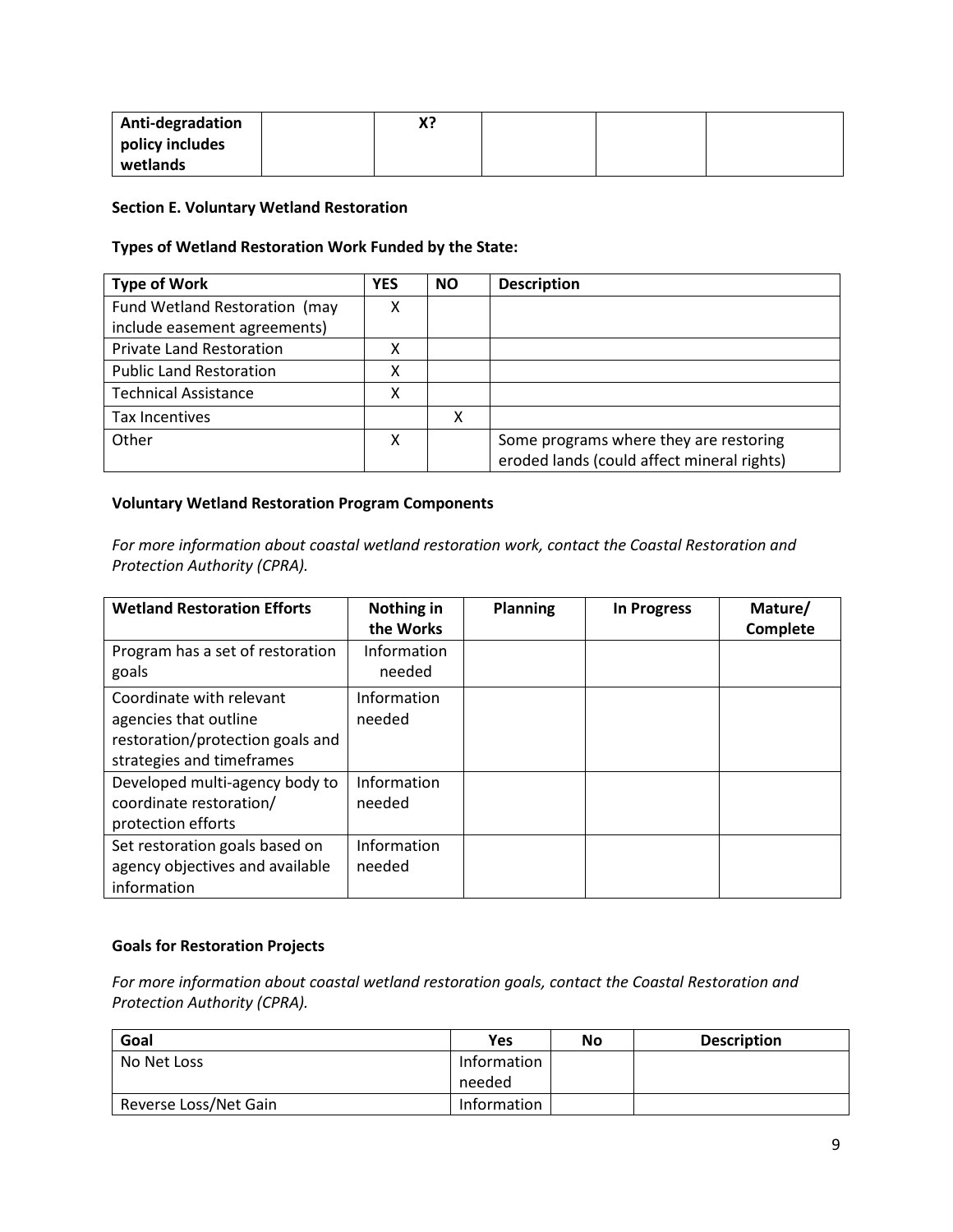|                                         | needed             |
|-----------------------------------------|--------------------|
| Nonpoint Source Pollution (NPS)/WQ      | <b>Information</b> |
|                                         | needed             |
| <b>Total Maximum Daily Load (TMDLs)</b> | Information        |
|                                         | needed             |
| Habitat                                 | Information        |
|                                         | needed             |
| <b>Coastal Protection</b>               | Information        |
|                                         | needed             |
| <b>Floodwater Protection</b>            | Information        |
|                                         | needed             |
| Groundwater                             | Information        |
|                                         | needed             |
| Other (please describe)                 | Information        |
|                                         | needed             |

# **Landowner Guides and Handbooks to Assist with Voluntary Wetland Restoration Efforts**

None. Contact CPRA to determine if there are any additional resources from their program.

#### <span id="page-9-0"></span>**Section F. Innovative and/or Highly Effective Education and Outreach**

The *America's WETLAND* public education campaign focuses on issues related to Louisiana's high rate of coastal wetlands loss. The campaign is raising awareness related to the impact of Louisiana's wetland loss on the state, nation, and world and increasing support for efforts to conserve and save coastal Louisiana.92 The campaign is *privately* funded and works closely with Governor's office on coastal activities.

The Office of Coastal Management prints coastal zone maps and makes these available to the public. This is a very popular service.

For more information about coastal outreach and education work, contact the Coastal Restoration and Protection Authority (CPRA).

### **Section G. Climate Change and Wetlands**

The Louisiana wetland program works on resiliency issues, rather than "climate change" issues. The state works a lot with local parishes. The state is committed to work to address issues such as hurricanes – protecting, enhancing the coastline and is seeking to develop uniform building codes. Much of this work is under the area of community resiliency and floodplain management, but wetlands are involved.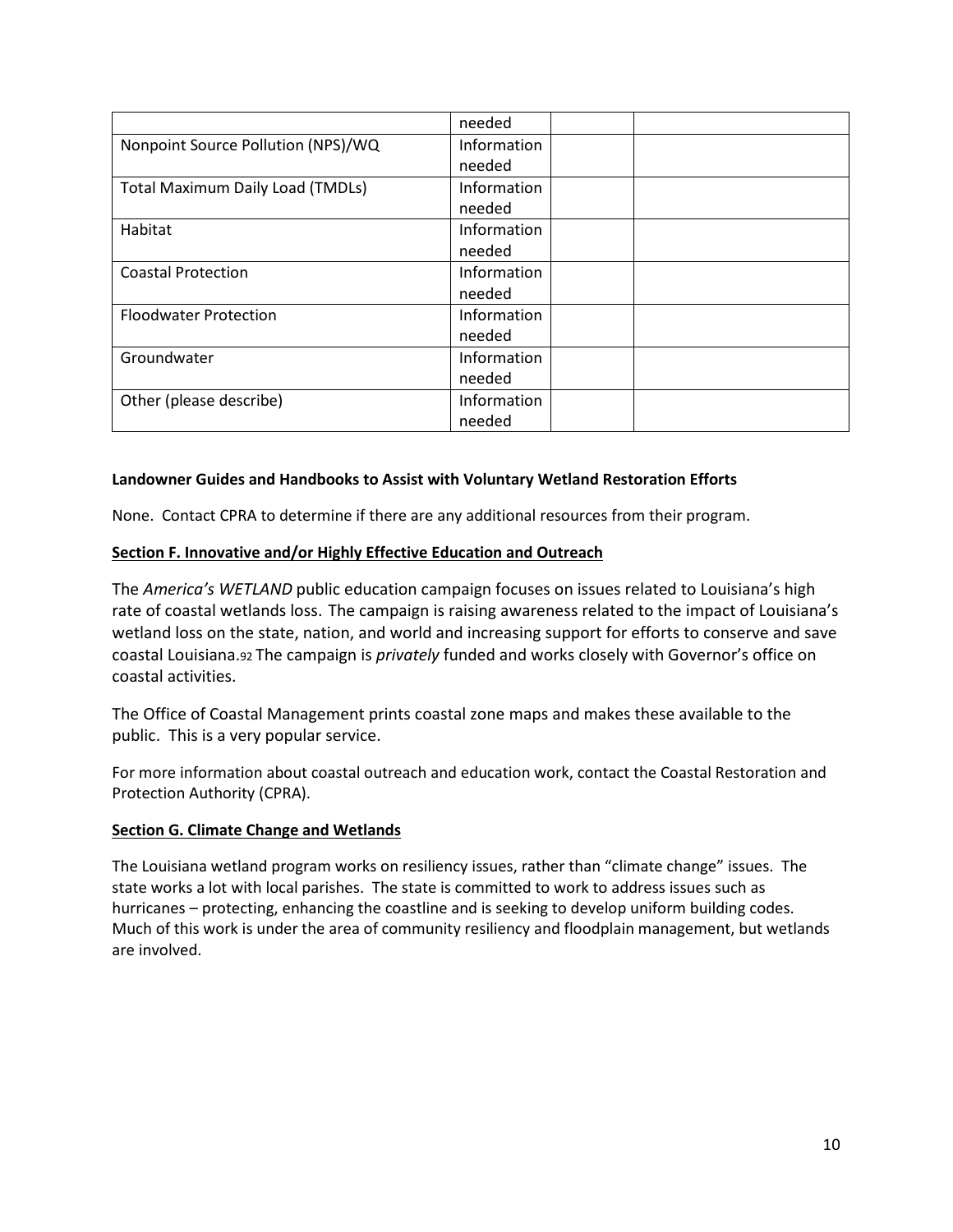# <span id="page-10-0"></span>**Section H. Integration**

| Entity/Program Area             | Yes/No     | Description of the Connection                                |
|---------------------------------|------------|--------------------------------------------------------------|
| NPDES/Stormwater                | <b>YES</b> | The Coastal Nonpoint Pollution Control Program works to      |
|                                 |            | prevent pollutants from making their way into Louisiana's    |
|                                 |            | lakes, streams, wetlands, coastal waters and ground waters.  |
|                                 |            | The Program builds upon existing state coastal zone          |
|                                 |            | management and water quality programs by applying a          |
|                                 |            | consistent set of economically achievable management         |
|                                 |            | measures consisting of various Best Management Practices     |
|                                 |            | (BMPs) to prevent and mitigate polluted runoff. These        |
|                                 |            | measures are designed to control runoff from six main        |
|                                 |            | sources, including loss of wetlands and riparian areas       |
| 303(d)                          | <b>YES</b> | Contact DEQ for more information                             |
| 305(b) reporting on             | <b>YES</b> | Contact DEQ for more information                             |
| wetlands                        |            |                                                              |
| <b>Total Maximum Daily Load</b> | <b>YES</b> | Contact DEQ for more information                             |
| (TMDLs)                         |            |                                                              |
| Climate Change/                 | Only as    | Storm preparedness, floodplain management, uniform           |
| Resiliency                      | resiliency | building codes, work with local parishes.                    |
|                                 | work       |                                                              |
| Land Use / Watershed            | <b>YES</b> | Contact DEQ for more information                             |
| planning                        |            |                                                              |
| Flood/Hazard Mitigation         | <b>YES</b> | At both the state and local levels                           |
| <b>Coastal Work</b>             | <b>YES</b> | State's primary work is in the Coastal Zone                  |
| <b>Wildlife Action Plan</b>     | <b>YES</b> | CPRA works on wetland work related to wildlife and fisheries |
|                                 |            | issues                                                       |
| <b>Statewide Comprehensive</b>  | <b>YES</b> | Contact CPRA for more information                            |
| <b>Outdoor Recreation Plan</b>  |            |                                                              |
| (SCORP)                         |            |                                                              |
| Other - Wildlife and            | <b>YES</b> | MOUS on how to conduct activities related to wetlands        |
| <b>Fisheries</b>                |            |                                                              |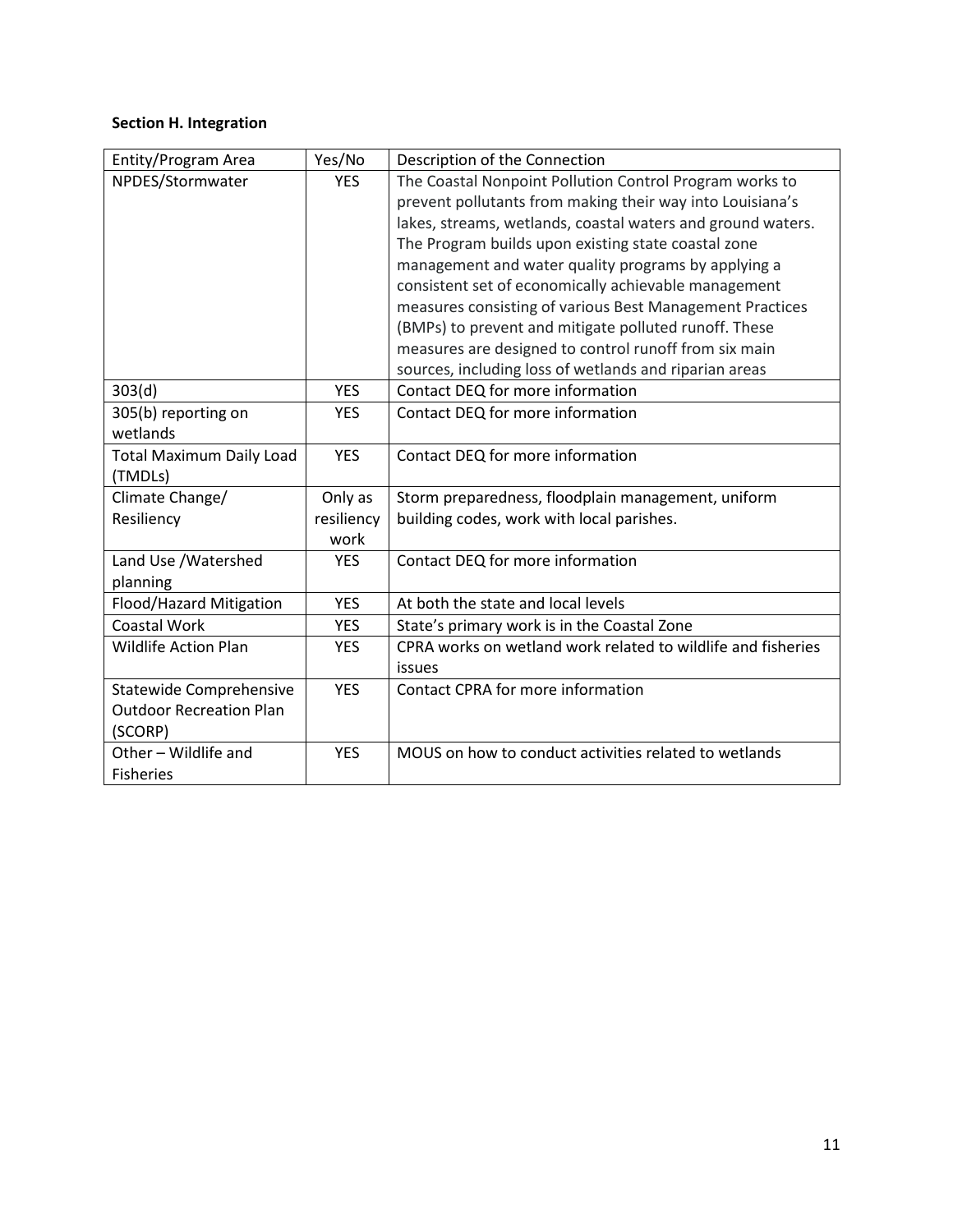#### **State Wetland Program Continuum**

| <b>Continuum Stage</b>              | <b>Core Element</b> | <b>Core Element</b> | <b>Core Element</b>  | <b>Core Element</b> |
|-------------------------------------|---------------------|---------------------|----------------------|---------------------|
|                                     | 1: Regulation       | 2: Monitoring       | 3: Wetland           | 4:                  |
|                                     |                     | & Assessment        | <b>Water Quality</b> | <b>Voluntary</b>    |
|                                     |                     |                     | <b>Standards</b>     | Restoration         |
| <b>Mature Stage</b><br>High         | X                   | X                   |                      | X                   |
|                                     |                     |                     |                      | (Distributed -      |
|                                     |                     |                     |                      | large coastal       |
|                                     |                     |                     |                      | restoration         |
|                                     |                     |                     |                      | program)            |
|                                     |                     |                     |                      |                     |
| <b>Initial Implementation Stage</b> |                     |                     |                      |                     |
|                                     |                     |                     |                      |                     |
| <b>Development Stage</b>            |                     |                     |                      |                     |
|                                     |                     |                     |                      |                     |
| <b>Early Stage</b><br>Low           |                     |                     | X                    | X                   |
|                                     |                     |                     | (Robust              | (Coordinated        |
|                                     |                     |                     | application of       | statewide           |
|                                     |                     |                     | existing WQS         | program)            |
|                                     |                     |                     | to wetlands          |                     |
|                                     |                     |                     | through 401)         |                     |

### **Section I. Contact Information**

### **Karl Morgan (Regulation)**

Louisiana Department of Natural Resources Office of Coastal Management PO Box 44487 Baton Rouge, LA 70804-4487 225-342-7591 [Karl.morgan@la.gov](mailto:Karl.morgan@la.gov)

### **Christine Charrier (Regulation)**

Louisiana Department of Natural Resources Office of Coastal Management PO Box 44487 Baton Rouge, LA 70804-4487 225-342-7591 Christine.charrier@la.gov

### **Kelley Templet (Mitigation)**

Louisiana Department of Natural Resources Office of Coastal Management PO Box 44487 Baton Rouge, LA 70804-4487 225-342-7591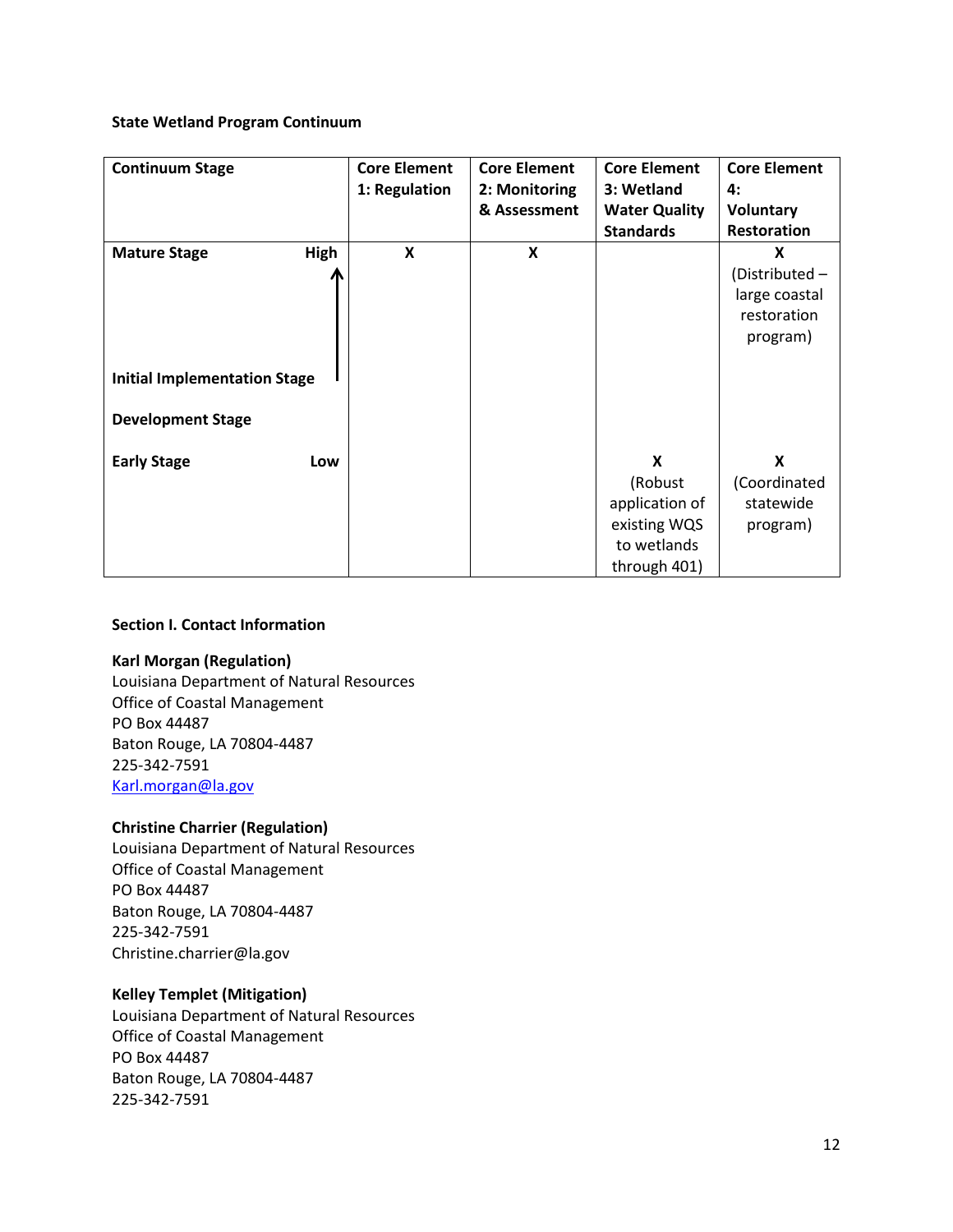### [Kelley.templet@la.gov](mailto:Kelley.templet@la.gov)

#### **Robert Williamson**

Louisiana Department of Natural Resources Office of Coastal Management PO Box 44487 Baton Rouge, LA 70804-4487 225-342-7591 [Robert.williamson@la.gov](mailto:Robert.williamson@la.gov)

#### **Kyle Graham**

Louisiana Coastal Protection and Restoration Authority PO Box 44027 Baton Rouge, LA 70804-4027 225-342-5362 [Kyle.graham@la.gov](mailto:Kyle.graham@la.gov)

#### **Section J. Useful Websites**

#### **State Government Programs**

- 1. Department of Natural Resources
	- a) Office of Coastal Management <http://dnr.louisiana.gov/index.cfm?md=pagebuilder&tmp=home&pid=85&ngid=5>
		- i. Coastal and Estuarine Land Conservation Program <http://dnr.louisiana.gov/index.cfm?md=pagebuilder&tmp=home&pid=103>
		- ii. Atchafalaya Basin Program [http://dnr.louisiana.gov/index.cfm?md=pagebuilder&tmp=home&pid=494&pnid=0](http://dnr.louisiana.gov/index.cfm?md=pagebuilder&tmp=home&pid=494&pnid=0&nid=273) [&nid=273](http://dnr.louisiana.gov/index.cfm?md=pagebuilder&tmp=home&pid=494&pnid=0&nid=273)
- 2. Coastal Wetlands Planning, Protection and Restoration Act <http://lacoast.gov/new/Default.aspx>
- 3. Governor's Office of Coastal Protection & Restoration
	- <http://www.coastal.la.gov/>
		- a) Louisiana's 2012 Coastal Master Plan [http://www.coastal.la.gov/index.cfm?md=pagebuilder&tmp=home&nid=150&pnid=0&](http://www.coastal.la.gov/index.cfm?md=pagebuilder&tmp=home&nid=150&pnid=0&pid=205&catid=0&elid=0) [pid=205&catid=0&elid=0](http://www.coastal.la.gov/index.cfm?md=pagebuilder&tmp=home&nid=150&pnid=0&pid=205&catid=0&elid=0)
		- b) Restoration Program Background <http://www.coastal.la.gov/index.cfm?md=pagebuilder&tmp=home&pid=193>
- 4. Louisiana Department of Agriculture & Forestry
	- a) Coastal Wetland Re-vegetation Program [http://www.ldaf.state.la.us/portal/DesktopModules/BrowseBy/portal/Offices/SoilWate](http://www.ldaf.state.la.us/portal/DesktopModules/BrowseBy/portal/Offices/SoilWaterConservation/CoastalWetlandRevegetationProgram/tabid/303/Default.aspx) [rConservation/CoastalWetlandRevegetationProgram/tabid/303/Default.aspx](http://www.ldaf.state.la.us/portal/DesktopModules/BrowseBy/portal/Offices/SoilWaterConservation/CoastalWetlandRevegetationProgram/tabid/303/Default.aspx)
	- b) Office of Soil & Water Conservation
		- i. Agricultural Nonpoint Source Abatement Program